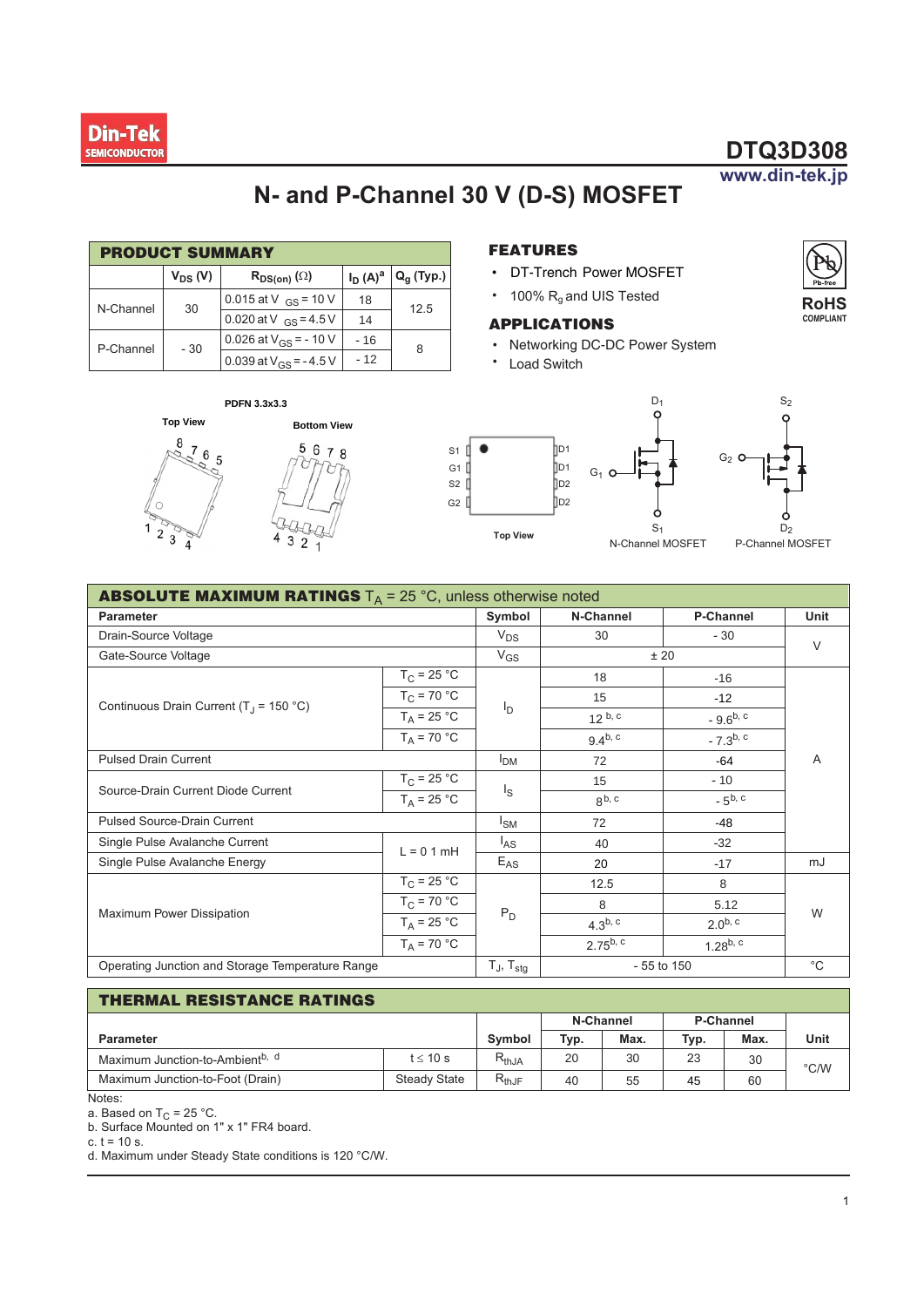

| <b>SPECIFICATIONS</b> $T_{J}$ = 25 °C, unless otherwise noted |                                                          |                                                                     |              |              |                   |              |       |  |
|---------------------------------------------------------------|----------------------------------------------------------|---------------------------------------------------------------------|--------------|--------------|-------------------|--------------|-------|--|
| Parameter                                                     | Symbol                                                   | <b>Test Conditions</b>                                              |              | Min.         | Typ. <sup>a</sup> | Max.         | Unit  |  |
| <b>Static</b>                                                 |                                                          |                                                                     |              |              |                   |              |       |  |
| Drain-Source Breakdown Voltage                                | $V_{DS}$                                                 | $V_{GS}$ = 0 V, $I_D$ = 250 µA                                      | N-Ch         | 30           |                   |              | V     |  |
|                                                               |                                                          | $V_{GS}$ = 0 V, $I_D$ = - 250 µA                                    | P-Ch         | - 30         |                   |              |       |  |
| V <sub>DS</sub> Temperature Coefficient                       | $\Delta V_{DS}/T_J$                                      | $I_D$ = 250 µA                                                      | N-Ch         |              | 44                |              |       |  |
|                                                               |                                                          | $I_D$ = - 250 µA                                                    | P-Ch         |              | - 42              |              |       |  |
|                                                               |                                                          | $I_D$ = 250 µA                                                      | N-Ch         |              | $-5.5$            |              | mV/°C |  |
| V <sub>GS(th)</sub> Temperature Coefficient                   | $\Delta V_{GS(th)}/T_J$                                  | $I_D$ = - 250 µA                                                    | P-Ch         |              | 4.6               |              |       |  |
|                                                               |                                                          | $V_{DS} = V_{GS}$ , $I_D = 250 \mu A$                               | N-Ch         | $\mathbf{1}$ |                   | 3            |       |  |
| Gate Threshold Voltage                                        | $V_{GS(th)}$                                             | $V_{DS} = V_{GS}$ , $I_D = -250 \mu A$                              | P-Ch         | $-1$         |                   | $-3$         | V     |  |
| Gate-Body Leakage                                             | $I_{GSS}$                                                | $V_{DS} = 0$ V, $V_{GS} = \pm 20$ V                                 | N-Ch         |              |                   | 100          | nA    |  |
|                                                               |                                                          |                                                                     | P-Ch         |              |                   | $-100$       |       |  |
|                                                               |                                                          | $V_{DS}$ = 24 V, $V_{GS}$ = 0 V                                     | N-Ch         |              |                   | $\mathbf{1}$ |       |  |
|                                                               |                                                          | $V_{DS}$ = - 24 V, V <sub>GS</sub> = 0 V                            | P-Ch         |              |                   | $-1$         | μA    |  |
| Zero Gate Voltage Drain Current                               | <sup>l</sup> DSS                                         | $V_{DS}$ = 24 V, $V_{GS}$ = 0 V, T <sub>J</sub> = 55 °C             | N-Ch         |              |                   | 10           |       |  |
|                                                               |                                                          | $V_{DS}$ = - 24 V, V <sub>GS</sub> = 0 V, T <sub>J</sub> = 55 °C    | P-Ch         |              |                   | $-10$        |       |  |
|                                                               |                                                          | $V_{DS} = 5 V, V_{GS} = 10 V$                                       | N-Ch         | 22           |                   |              | Α     |  |
| On-State Drain Current <sup>b</sup>                           | $I_{D(0n)}$                                              | $V_{DS}$ = - 5 V, V <sub>GS</sub> = - 10 V                          | P-Ch         | $-20$        |                   |              |       |  |
|                                                               | $R_{DS(on)}$                                             | $V_{GS}$ = 10 V, $I_D$ = 10 A                                       | N-Ch         |              | 0.015             | 0.018        | Ω     |  |
|                                                               |                                                          | $V_{GS}$ = - 10 V, $I_D$ = - 8 A                                    | P-Ch         |              | 0.026             | 0.035        |       |  |
| Drain-Source On-State Resistance <sup>b</sup>                 |                                                          | $V_{GS}$ = 4.5 V, $I_D$ = 8 A                                       | N-Ch         |              | 0.020             | 0.025        |       |  |
|                                                               |                                                          | $V_{GS}$ = - 4.5 V, $I_D$ = - 5 A                                   | P-Ch         |              | 0.039             | 0.050        |       |  |
|                                                               | $g_{fs}$                                                 | $V_{DS}$ = 15 V, $I_D$ = 10 A                                       | N-Ch         |              | 25                |              |       |  |
| Forward Transconductance <sup>b</sup>                         |                                                          | $V_{DS}$ = - 15 V, $I_D$ = - 8 A                                    | P-Ch         |              | 13                |              | S     |  |
| <b>Dynamic<sup>a</sup></b>                                    |                                                          |                                                                     |              |              |                   |              |       |  |
| Input Capacitance                                             | $C_{iss}$                                                |                                                                     | N-Ch         |              | 1150              |              |       |  |
|                                                               |                                                          | N-Channel<br>$V_{DS}$ = 24 V, $V_{GS}$ = 0 V, f = 1 MHz             | P-Ch         |              | 1823              |              |       |  |
| Output Capacitance                                            | $\mathsf{C}_{\text{oss}}$                                | N-Ch                                                                |              |              | 260               |              | рF    |  |
|                                                               |                                                          | P-Channel                                                           | P-Ch         |              | 375               |              |       |  |
| Reverse Transfer Capacitance                                  | C <sub>rss</sub>                                         | $V_{DS}$ = - 24 V, $V_{GS}$ = 0 V, f = 1 MHz                        | N-Ch         |              | 110               |              |       |  |
|                                                               |                                                          |                                                                     | P-Ch         |              | 135               |              |       |  |
|                                                               |                                                          | $V_{DS}$ = 24 V, V <sub>GS</sub> = 10 V, I <sub>D</sub> = 10 A      | N-Ch         |              | 12.5              | 22           |       |  |
| <b>Total Gate Charge</b>                                      | $Q_g$                                                    | $V_{DS}$ = - 24 V, $V_{GS}$ = - 10 V, $I_D$ = - 8 A                 | P-Ch         |              | 8<br>20           |              |       |  |
|                                                               |                                                          |                                                                     | N-Ch         |              | 5.3               | 9            | nC    |  |
|                                                               |                                                          | N-Channel<br>$V_{DS}$ = 24 V, $V_{GS}$ = 4.5 V I <sub>D</sub> = 8 A | P-Ch         |              | 2.1               | 3.5          |       |  |
| Gate-Source Charge                                            | $Q_{gs}$<br>$\mathsf{Q}_{\mathsf{gd}}$<br>R <sub>g</sub> |                                                                     | N-Ch         |              | 1.4               |              |       |  |
|                                                               |                                                          | P-Channel                                                           | P-Ch<br>N-Ch |              | 0.58              |              |       |  |
| Gate-Drain Charge                                             |                                                          | $V_{DS}$ = - 24 V, $V_{GS}$ = - 4.5 V, $I_D$ = - 5 A                |              |              | 1.9               |              |       |  |
|                                                               |                                                          |                                                                     | P-Ch<br>N-Ch |              | 1.3               |              |       |  |
| Gate Resistance                                               |                                                          | $f = 1$ MHz                                                         |              | 0.5          | 2.0               | 4.5          | Ω     |  |
|                                                               |                                                          | P-Ch                                                                |              | 1.0          | 3.5               | 11           |       |  |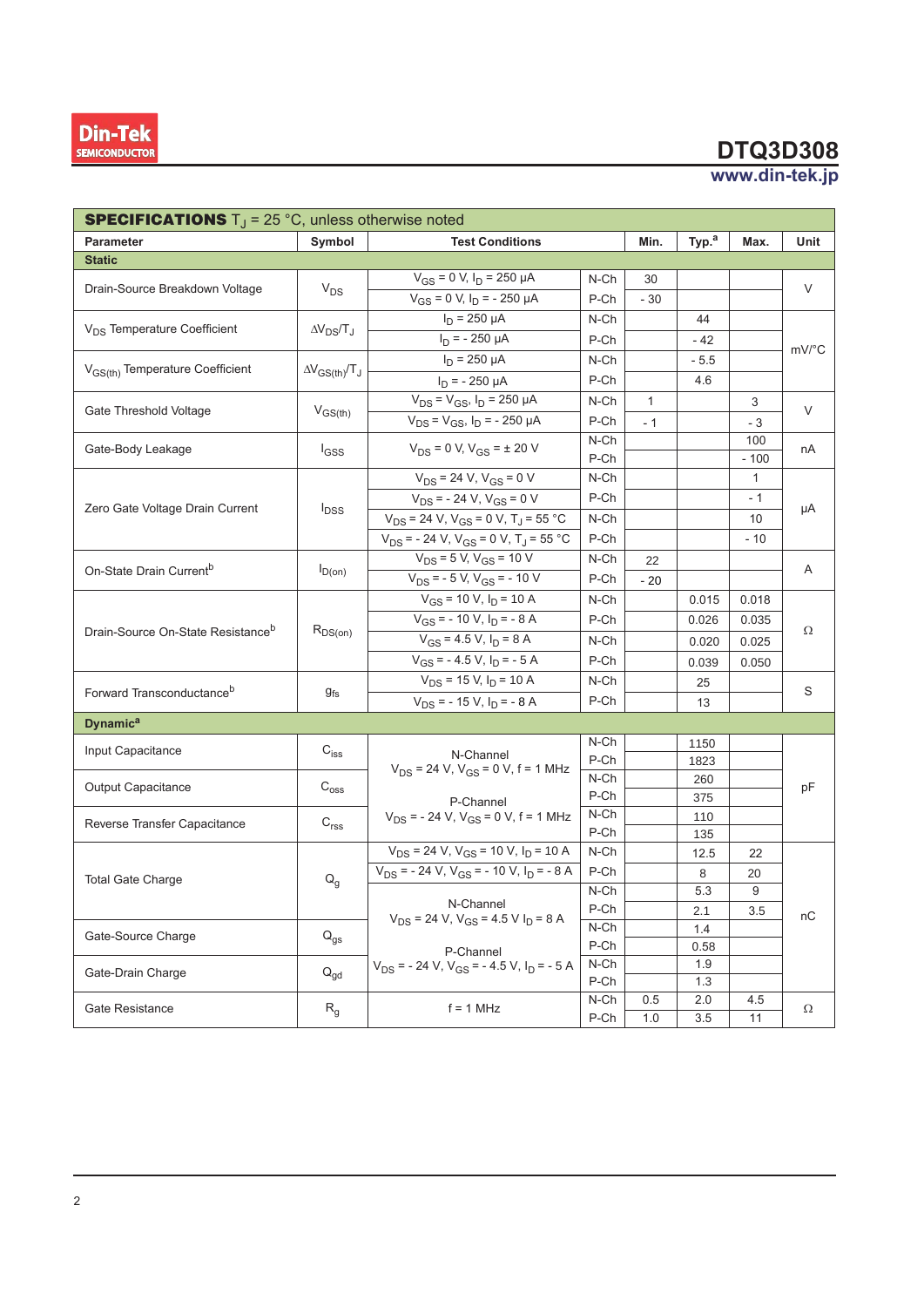

#### www.din-tek.jp

| <b>SPECIFICATIONS</b> $T_J = 25$ °C, unless otherwise noted |                     |                                                                    |                 |         |                   |        |        |  |  |
|-------------------------------------------------------------|---------------------|--------------------------------------------------------------------|-----------------|---------|-------------------|--------|--------|--|--|
| <b>Parameter</b>                                            | Symbol              | <b>Test Conditions</b>                                             |                 |         | Typ. <sup>a</sup> | Max.   | Unit   |  |  |
| <b>Dynamic<sup>a</sup></b>                                  |                     |                                                                    |                 |         |                   |        |        |  |  |
| Turn-On Delay Time                                          | $t_{d(on)}$         |                                                                    | $N$ -Ch         |         | $\overline{7}$    | 14     |        |  |  |
|                                                             |                     | N-Channel<br>$V_{DD}$ = 24 V, R <sub>L</sub> = 4 $\Omega$          | P-Ch            |         | 9                 | 16     |        |  |  |
| <b>Rise Time</b>                                            | $t_r$               | $I_D \cong 10$ A, $V_{GEN} = 10$ V, $R_q = 1$ $\Omega$             | $N$ -Ch         |         | 10                | 25     |        |  |  |
|                                                             |                     |                                                                    | P-Ch<br>$N$ -Ch |         | 12                | 27     |        |  |  |
| Turn-Off Delay Time                                         | $t_{d(Off)}$        | P-Channel                                                          |                 | 15      | 32                |        |        |  |  |
|                                                             |                     | $V_{DD}$ = - 24 V, R <sub>1</sub> = 4 $\Omega$                     | P-Ch            |         | 31                | 65     | ns     |  |  |
| <b>Fall Time</b>                                            | t <sub>f</sub>      | $I_D \cong -8$ A, $V_{GEN} = -10$ V, $R_q = 1$ $\Omega$            | $N$ -Ch         |         | 9                 | 22     |        |  |  |
|                                                             |                     |                                                                    | P-Ch            |         | 10                | 23     |        |  |  |
| Turn-On Delay Time                                          | $t_{d(0n)}$         |                                                                    | $N$ -Ch         |         | 16                | 30     |        |  |  |
|                                                             |                     | N-Channel<br>$V_{DD}$ = 24 V, R <sub>i</sub> = 4 $\Omega$          | P-Ch            |         | 45                | 80     |        |  |  |
| <b>Rise Time</b>                                            | $t_{r}$             | $I_D \cong 8$ A, $V_{GEN} = 4.5$ V, R <sub>a</sub> = 1 $\Omega$    | $N$ -Ch         |         | 19                | 30     |        |  |  |
|                                                             |                     |                                                                    | P-Ch            |         | 35                | 50     |        |  |  |
| Turn-Off Delay Time                                         | $t_{d(\text{off})}$ | P-Channel                                                          | $N$ -Ch         |         | 16                | 30     |        |  |  |
|                                                             |                     | $V_{DD}$ = - 24 V, R <sub>L</sub> = 4 $\Omega$                     | P-Ch            |         | 28                | 60     |        |  |  |
| <b>Fall Time</b>                                            | $t_{\rm f}$         | $I_D \approx -5$ A, $V_{GEN} = -4.5$ V, $R_q = 1$ $\Omega$         | N-Ch            |         | 10                | 20     |        |  |  |
|                                                             |                     |                                                                    | P-Ch            |         | 11                | 25     |        |  |  |
| <b>Drain-Source Body Diode Characteristics</b>              |                     |                                                                    |                 |         |                   |        |        |  |  |
| Continuous Source-Drain Diode Current                       | $\lg$               | $T_C = 25 °C$                                                      | $N$ -Ch         |         |                   | 18     | A      |  |  |
|                                                             |                     |                                                                    | P-Ch            |         |                   | $-16$  |        |  |  |
| Pulse Diode Forward Current <sup>a</sup>                    | $I_{SM}$            |                                                                    | $N$ -Ch         |         |                   | 72     |        |  |  |
|                                                             |                     |                                                                    | P-Ch            |         |                   | $-64$  |        |  |  |
| <b>Body Diode Voltage</b>                                   | $V_{SD}$            | $I_S = 1.6 A$                                                      | $N$ -Ch         |         | 0.78              | 1.2    | $\vee$ |  |  |
|                                                             |                     | $I_S = -1.6 A$                                                     | P-Ch            | $-0.75$ |                   | $-1.2$ |        |  |  |
| Body Diode Reverse Recovery Time                            | $t_{rr}$            |                                                                    | $N$ -Ch         |         | $\overline{7}$    | 34     | ns     |  |  |
|                                                             |                     | P-Ch                                                               |                 |         | 5                 | 50     |        |  |  |
| Body Diode Reverse Recovery Charge                          | $Q_{rr}$            | N-Channel<br>$I_F = 2$ A, dl/dt = 100 A/µs, T <sub>J</sub> = 25 °C | $N$ -Ch         |         | 4                 | 25     | nC     |  |  |
|                                                             |                     |                                                                    | P-Ch            |         | 1.3               | 35     |        |  |  |
| Reverse Recovery Fall Time                                  | $t_{a}$             | P-Channel                                                          | $N$ -Ch         |         | 17                |        |        |  |  |
|                                                             |                     | $I_F = -2 A$ , dl/dt = -100 A/ $\mu$ s, T <sub>.1</sub> = 25 °C    | P-Ch            |         | 18                |        | ns     |  |  |
| Reverse Recovery Rise Time                                  |                     |                                                                    | $N$ -Ch         |         | 6                 |        |        |  |  |
|                                                             | $t_{b}$             |                                                                    | P-Ch            |         | 14                |        |        |  |  |

Notes:

a. Guaranteed by design, not subject to production testing.

b. Pulse test, pulse width  $\leq 300$  µs, duty cycle  $\leq 2$  %.

Stresses beyond those listed under "Absolute Maximum Ratings" may cause permanent damage to the device. These are stress ratings only, and functional operatior<br>of the device at these or any other conditions beyond those in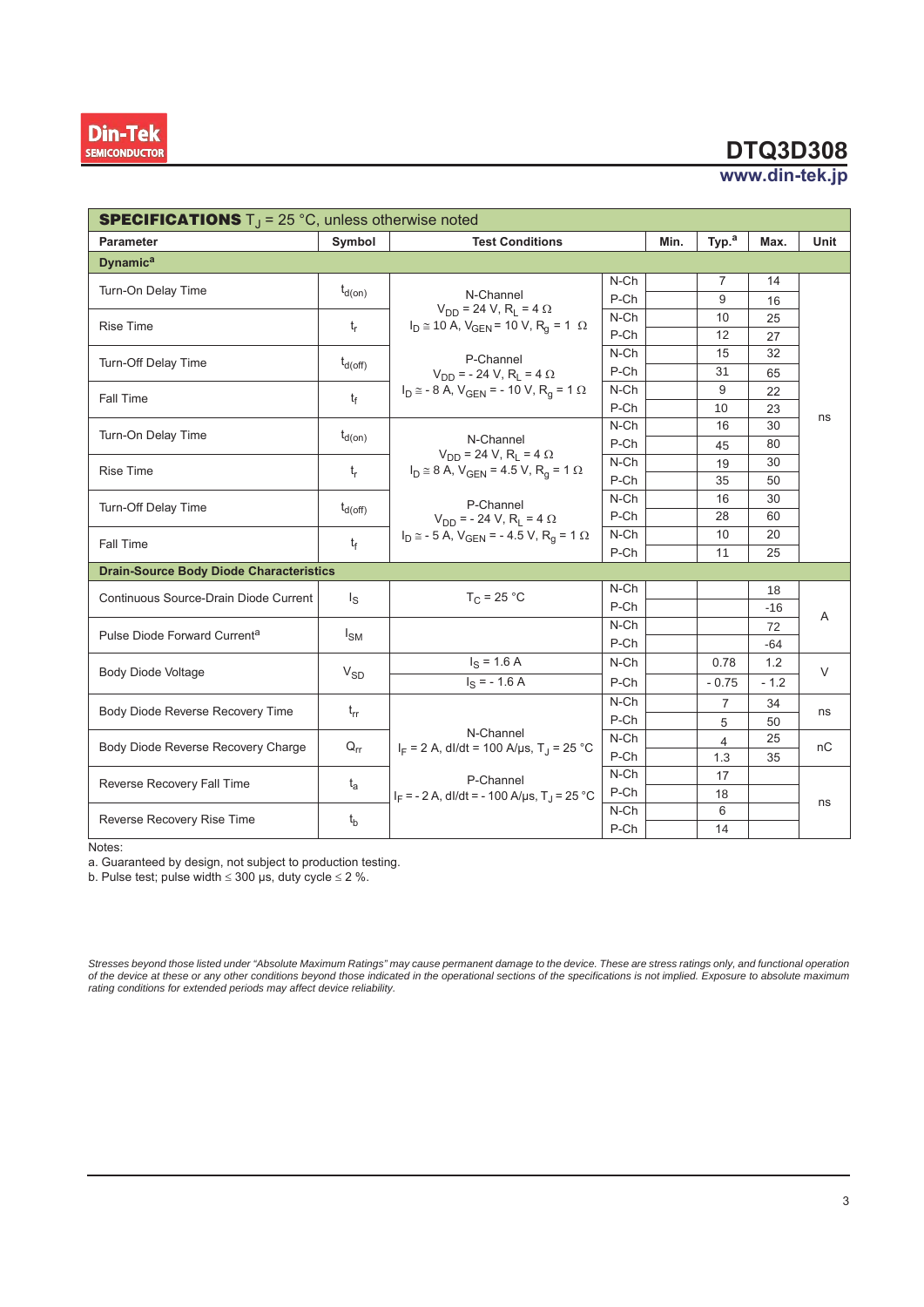

 $2.0$ 

 $24$ 

 $V_{GS}$  = 10 V

 $\mathbb{N}$  $V_{GS}$  = 4.5 V

100

75

125 150

30

 $2.5$ 

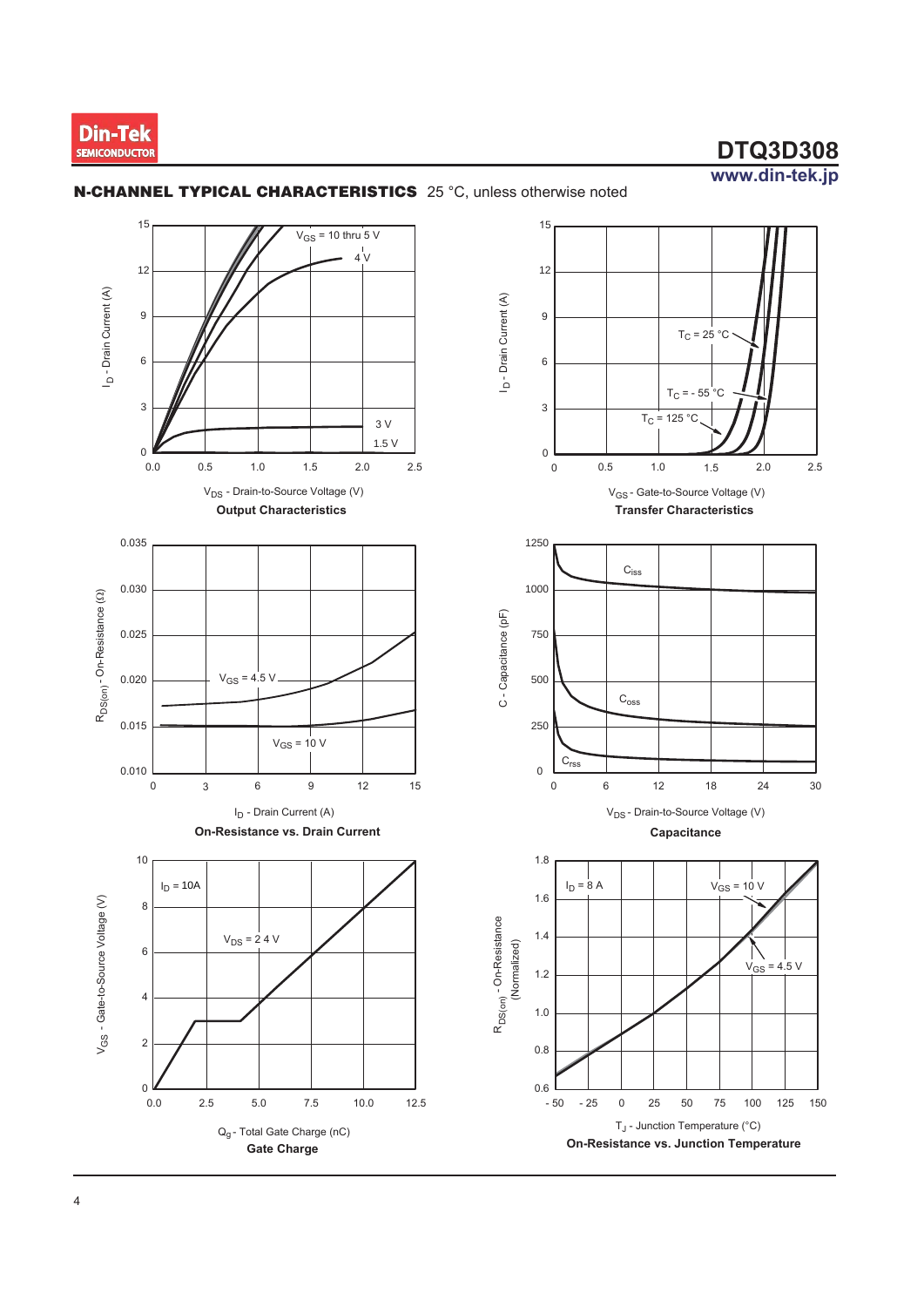

 $I_D = 10A$ 

 $T_A = 125 °C$ 

 $T_A = 25 °C$ 

 $\,8\,$ 

 $10$ 

 $10$ 

 $\,6\,$ 

 $0.1$ 

 $10<sub>s</sub>$ 

**DC** 

100

 $10$ 

 $\overline{1}$ 



Single Pulse

 $0.01$  $0.1$   $^{\rm{++}}$ 

 $\overline{1}$ 

V<sub>DS</sub> - Drain-to-Source Voltage (V) \*  $V_{GS}$  > minimum  $V_{GS}$  at which  $r_{DS(0n)}$  is specified Safe Operating Area, Junction-to-Ambient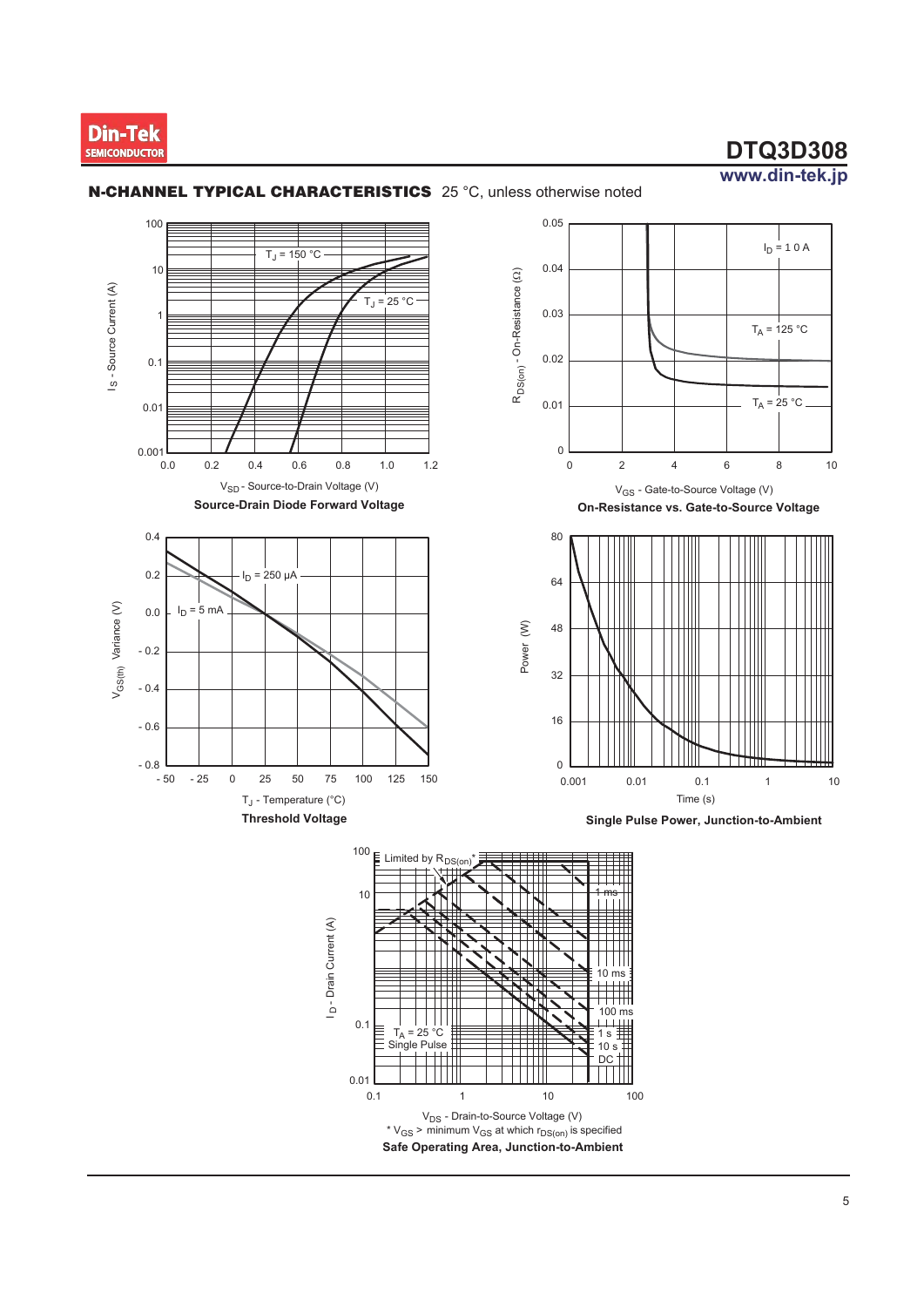



\* The power dissipation  $P_D$  is based on  $T_{J(max)}$  = 150 °C, using junction-to-case thermal resistance, and is more useful in settling the upper dissipation limit for cases where additional heatsinking is used. It is used t limit.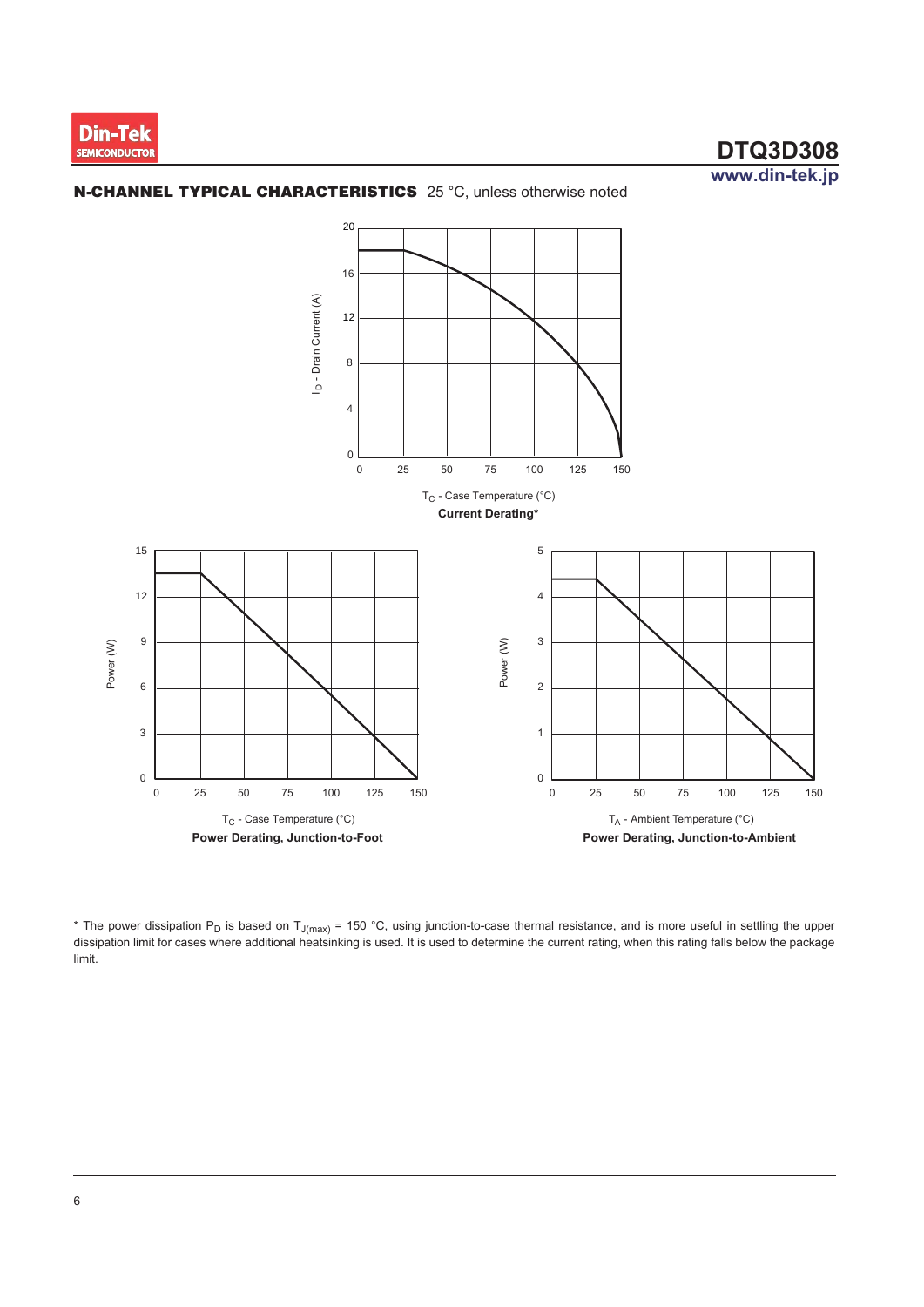



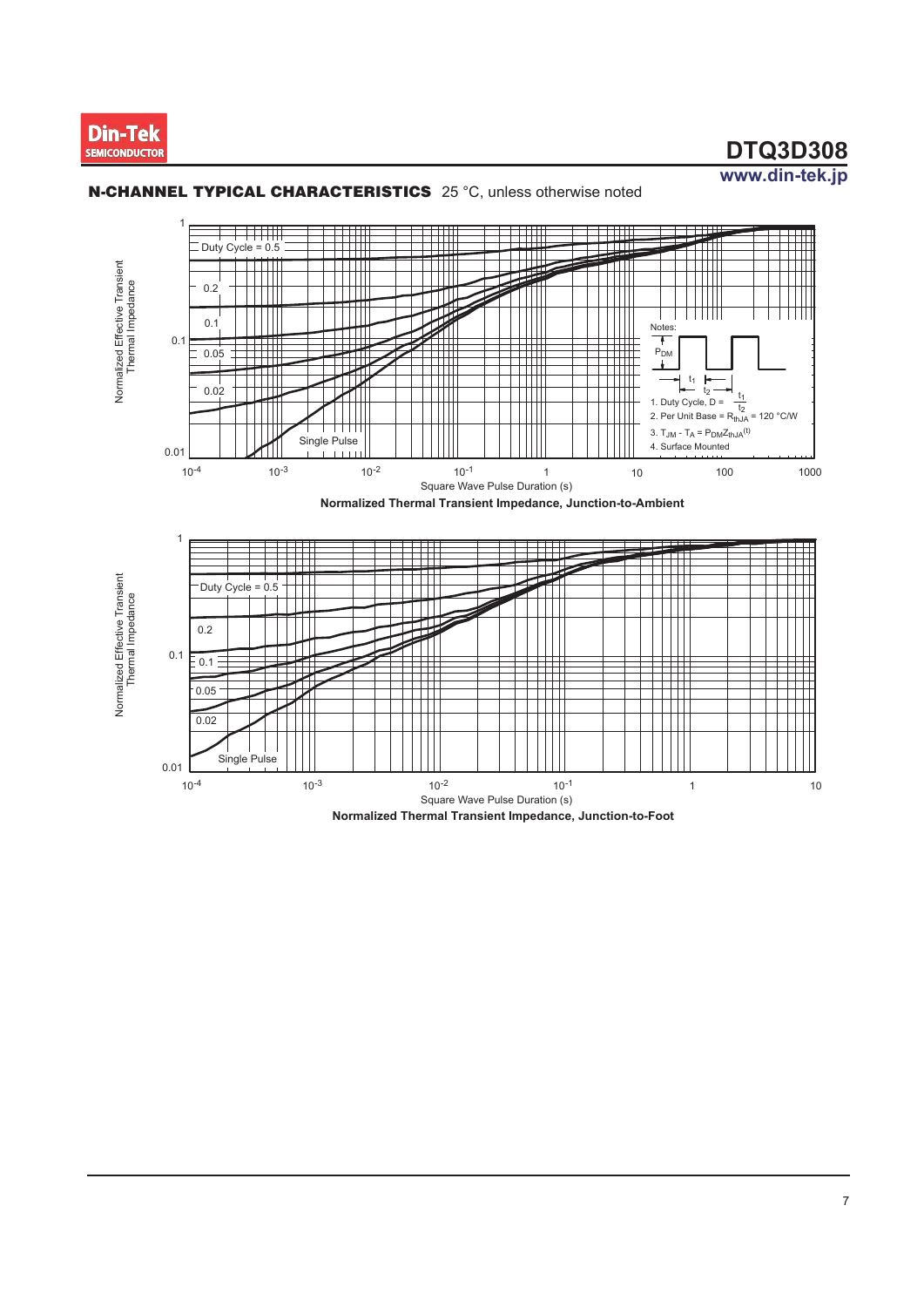

 $2.0$ 

 $9.6$ 

100

125 150

 $12.0$ 

 $2.5$ 

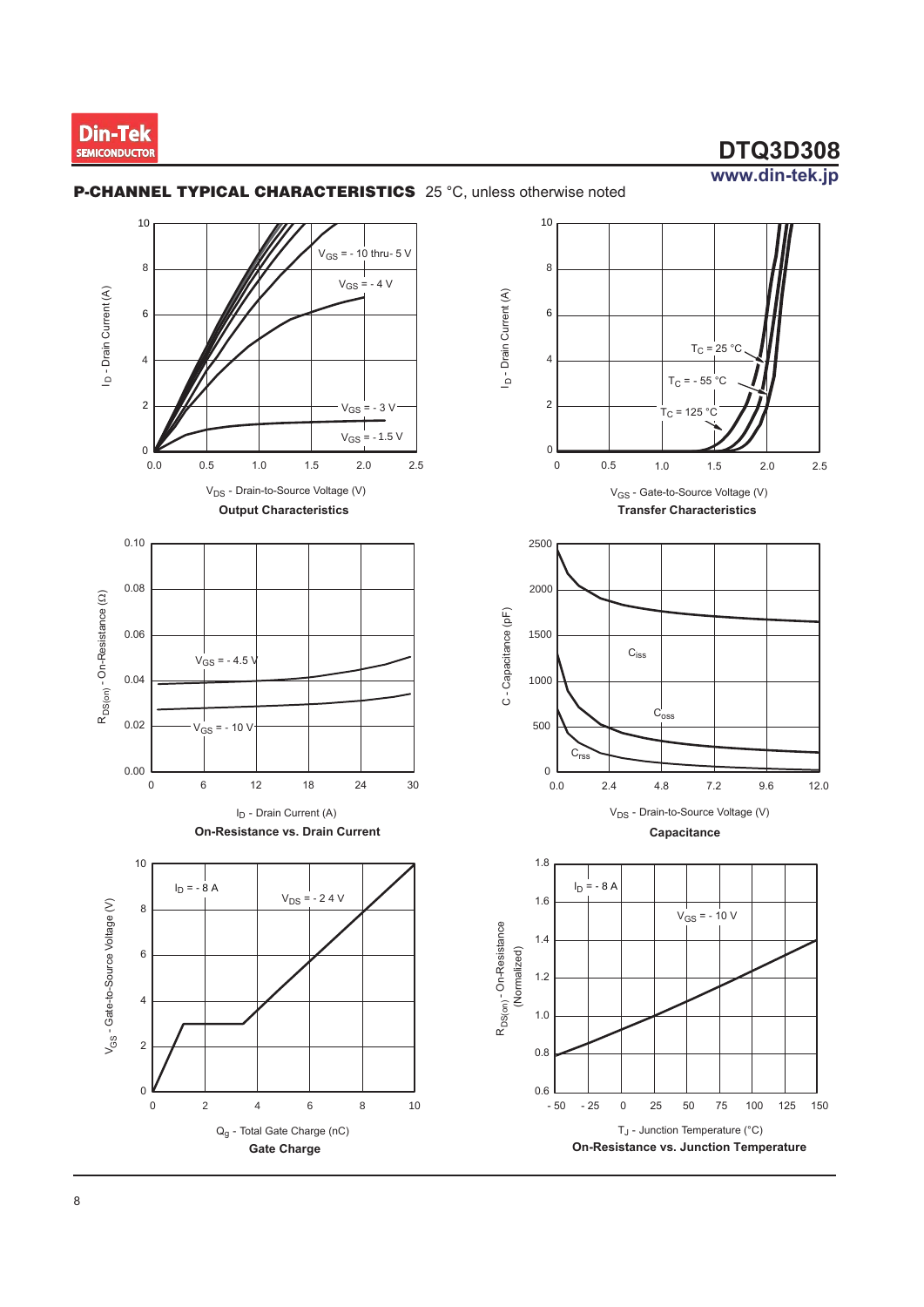

#### P-CHANNEL TYPICAL CHARACTERISTICS 25 °C, unless otherwise noted





On-Resistance vs. Gate-to-Source Voltage







 $\overline{9}$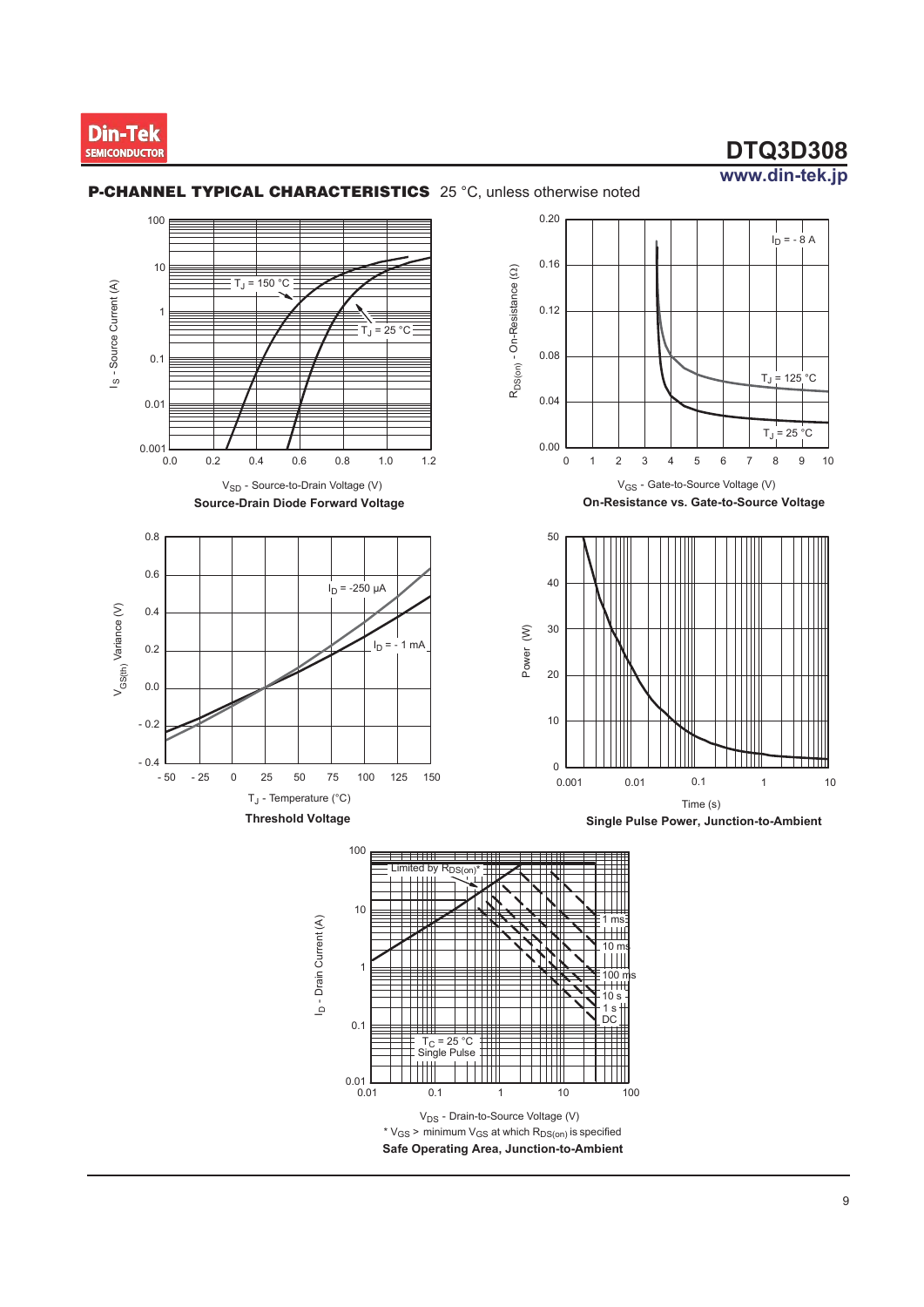



\* The power dissipation P<sub>D</sub> is based on T<sub>J(max)</sub> = 150 °C, using junction-to-case thermal resistance, and is more useful in settling the upper dissipation limit for cases where additional heatsinking is used. It is used to determine the current rating, when this rating falls below the package limit.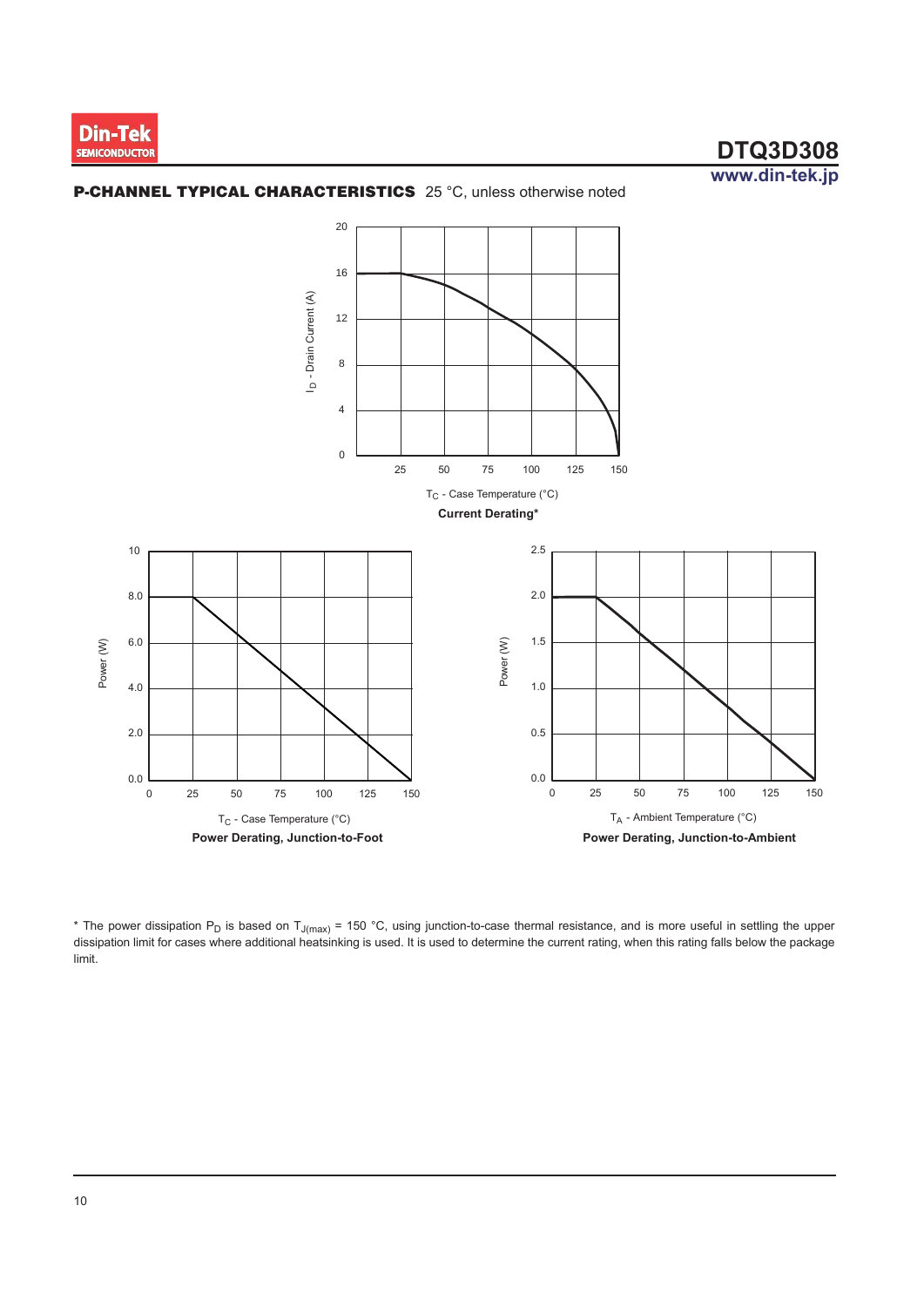





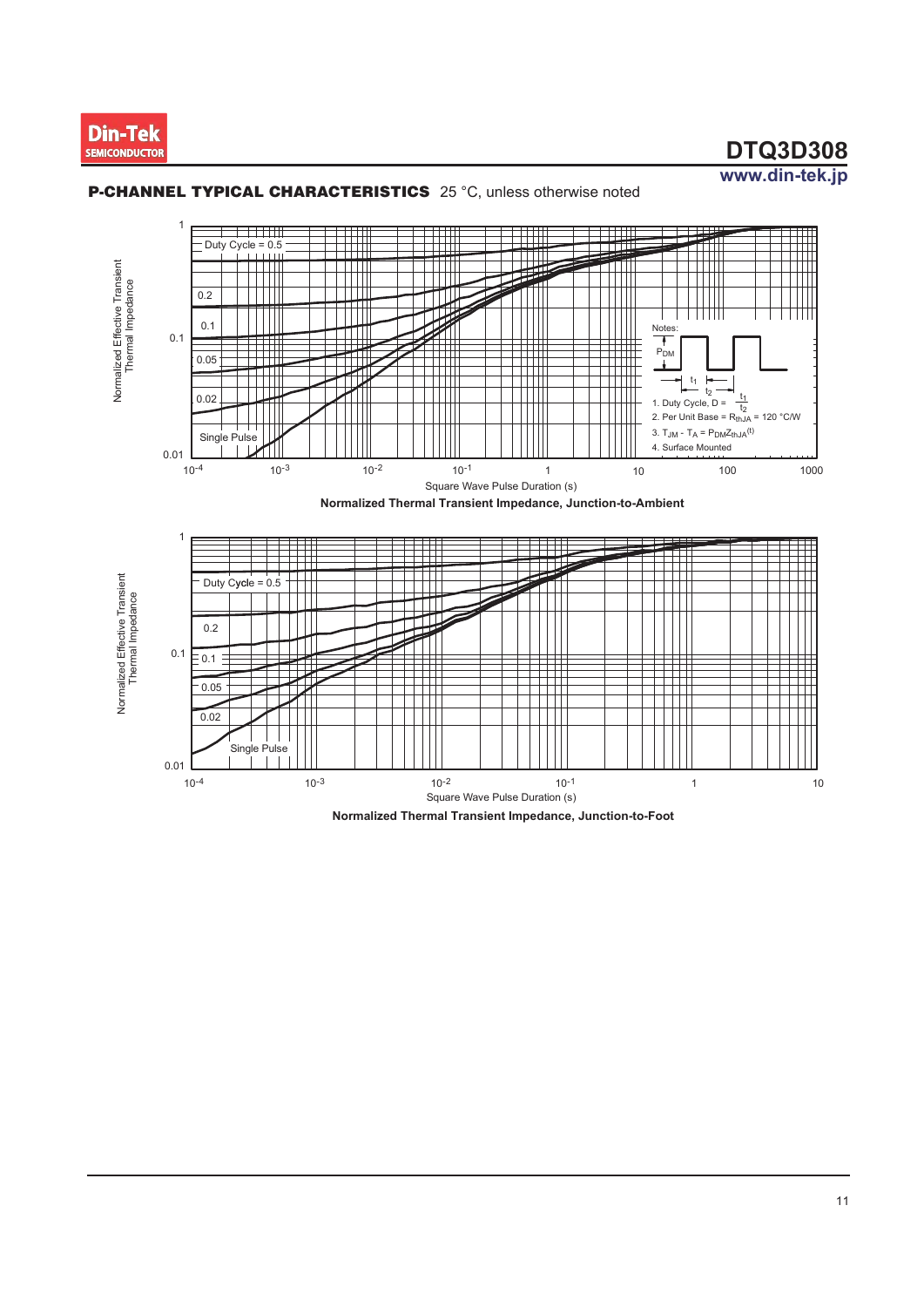





|                | Min.        | Max.        | Min.        | Max.        |  |
|----------------|-------------|-------------|-------------|-------------|--|
| A              | 0.650       | 0.850       | 0.026       | 0.033       |  |
| A <sub>1</sub> |             | 0.152 REF.  | 0.006 REF.  |             |  |
| A2             |             | $0 - 0.05$  | $0 - 0.002$ |             |  |
| D              | 2.900       | 3.100       | 0.114       | 0.122       |  |
| D <sub>1</sub> | 0.935       | 1.135       | 0.037       | 0.045       |  |
| D <sub>2</sub> | 0.280       | 0.480       | 0.011       | 0.019       |  |
| E.             | 2.900       | 3.100       | 0.114       | 0.122       |  |
| E1             | 3.150       | 3.450       | 0.124       | 0.136       |  |
| E <sub>2</sub> | 1.535       | 1.935       | 0.060       | 0.076       |  |
| b              | 0.200       | 0.400       | 0.008       | 0.016       |  |
| e              | 0.550       | 0.750       | 0.022       | 0.030       |  |
|                | 0.300       | 0.500       | 0.012       | 0.020       |  |
| L1             | 0.180       | 0.480       | 0.007       | 0.019       |  |
| L2             |             | $0 - 0.100$ | $0 - 0.004$ |             |  |
| L <sub>3</sub> | $0 - 0.100$ |             |             | $0 - 0.004$ |  |
| H              | 0.315       | 0.515       | 0.012       | 0.020       |  |
| θ              | $9^{\circ}$ | $13^\circ$  | $9^{\circ}$ | $13^\circ$  |  |
|                |             |             |             |             |  |